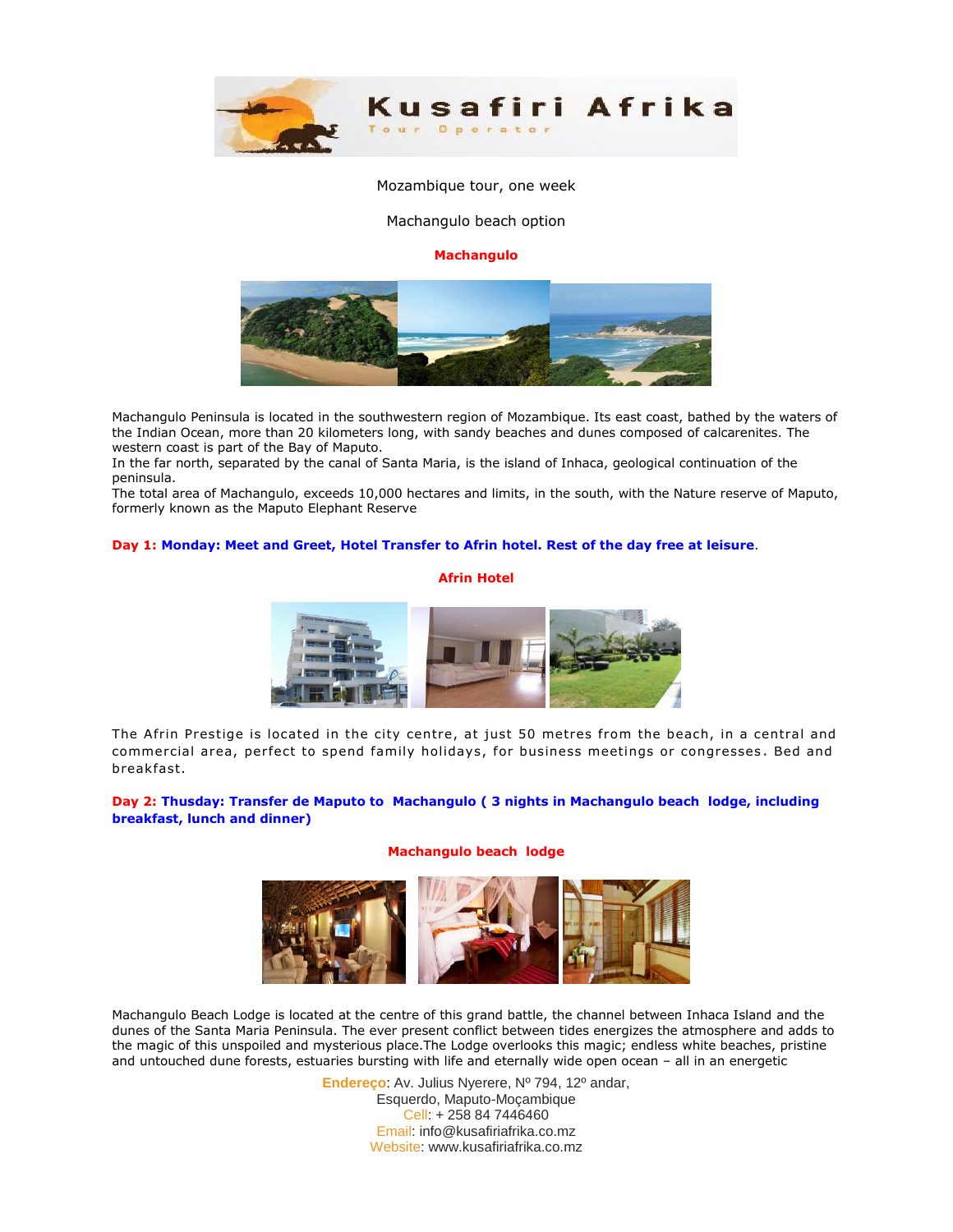

#### Mozambique tour, one week

## Machangulo beach option

harmony. Hidden away amid the dunes and hiding amongst the forests, Machangulo Beach Lodge has a warm and inviting atmosphere, keeping its guests calmly protected from the epic nature outside.

### **Including**

- Accommodation with a welcome drink.
- All meals. This includes breakfast, lunch, dinner and all snacks either at the lodge or during activities.
- Non-motorized activities, Laundry Service, The Mozambican 17% sales tax .
- Teas, Coffees and a Bottled Mineral Water in room per day.
- High-speed WiFi Internet service throughout the lodge.

#### **Not included**

- Motorized and guided activities, nanny service, supervised children's activities.
- Alcoholic and non-alcoholic beverages. Fully inclusive option available please enquire.
- All Transfers, travel visas and taxes.
- Anything not listed under "included".
- In-Room Mini bars.

#### **Activities:**

- non motorized activities.
- with activities motorized

#### **Wednesday: 4X4 Explore: duration 2h**

Inhaca island hás grat lqandscape and communities. From the forest of the south to the coconuts and Mangroves of thr norrth, we recommend that you explore the island from the village to the Marine Reserve with 4X4. either take the boat to machangulo to the inhaca village and return to machengulo via 4X4 crosses the entire island or vice versa.

#### **Thursday: Inhaca island snorkeling picnic ,duration 3h**

The inhaca island Marine reserve hás 2km of pristine snorkeling and the picnic snorkel on the island is highly recommended, one of our favorite activities

## **Day 3: Friday : Transfer Machangulo to Maputo on friday afternoon**

**Day 4: Saturday: Morning free, and dinner at Monte Alentejano restaurant, then later Pub at Dolce Vita.**

> **Endereço**: Av. Julius Nyerere, Nº 794, 12º andar, Esquerdo, Maputo-Moçambique Cell: + 258 84 7446460 Email: info@kusafiriafrika.co.mz Website: www.kusafiriafrika.co.mz